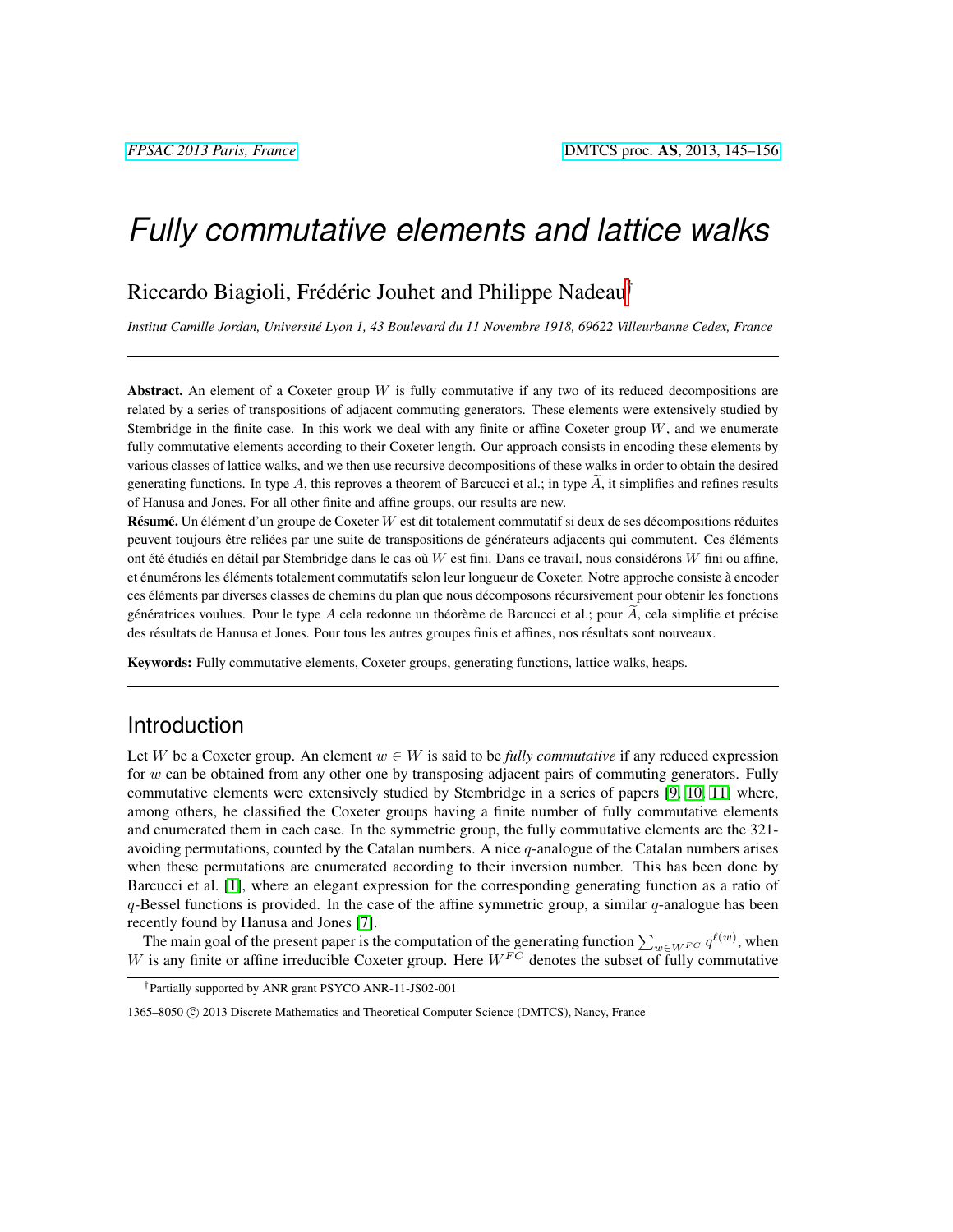elements of W, and  $\ell$  denotes the Coxeter length. It is known that fully commutative elements in Coxeter groups index a basis for a quotient of the associated Iwahori-Hecke algebra ([\[4,](#page-11-5) [5\]](#page-11-6)), so that our formulas give the graded dimensions of these algebras for finite and affine W.

Our investigation in the finite case (Section [2\)](#page-4-0) is based on the *spinal analysis* of Stembridge [\[9,](#page-11-0) §2.2], which he uses to find and solve recurrences for the number of elements in  $W^{FC}$  when this set is finite. Here we reformulate his results in terms of certain lattice walks (cf. Definition [6\)](#page-3-0), which allows us to take the Coxeter length into account. We then use recursive decompositions of these various families of walks to compute the length generating functions of  $W^{FC}$  for all finite W. In type A this gives a simple proof of a result of Barcucci et al. [\[1\]](#page-11-3); to our knowledge, the results are new in all other finite types.

In the affine case (Section [3\)](#page-7-0), not tackled by Stembridge, we can also associate lattice walks to fully commutative elements. As in the finite case, decompositions of these walks lead to the computation of the length generating function of  $W^{FC}$  for any affine Coxeter group W. The main result of this section is that, in each case, the sequence of coefficients of this generating function is ultimately periodic (Theorem [14\)](#page-7-1). This was already shown in type A by Hanusa and Jones  $[7, \S5]$  $[7, \S5]$ ; however our method gives a much simpler expression for the generating function, and settles positively a question in [\[7\]](#page-11-4) regarding the beginning of the periodicity. For all other affine types our results are new. In a last section we mention various possible extensions of this work, for instance to involutions.

Finally we point out that the GAP package GBNP was extremely useful at many stages of this work.

## 1 Fully commutative elements, heaps and walks

### *1.1 Fully commutative elements in Coxeter groups*

Let W be a Coxeter group with finite generating set S, and Coxeter matrix  $M = (m_{st})_{s,t \in S}$ . That is, M is a symmetric matrix with  $m_{ss} = 1$  and, for  $s \neq t$ ,  $m_{st} = m_{ts} \in \{2, 3, \ldots\} \cup \{\infty\}$ . The relations among the generators are of the form  $(st)^{m_{st}} = 1$  if  $m_{st} < \infty$ . The pair  $(W, S)$  is called a Coxeter system. We can write the relations as  $sts \cdots = ts \cdots$ , each side having length  $m_{st}$ ; these are usually called *braid relations*; when  $m_{st} = 2$ , this is a commutation relation. The Dynkin diagram Γ associated to  $(W, S)$  is the graph with vertex set S and, for each pair s, t with  $m_{st} \geq 3$ , an edge between s and t labeled by  $m_{st}$ (when  $m_{st} = 3$  the edge is left unlabeled).

For  $w \in W$  we denote by  $\ell(w)$  the minimum length of any expression  $w = s_1 \cdots s_l$  with  $s_i \in$ S. Such expressions with minimum length are called *reduced*, and we denote by  $\mathcal{R}(w)$  the set of all reduced expressions of w. A fundamental result in Coxeter group theory is that any expression in  $\mathcal{R}(w)$ can be obtained from any other one using only braid relations (see [\[8\]](#page-11-7)). If an element w satisfies the stronger condition that any reduced expression for  $w$  can be obtained from any other one by using only commutation relations, then it is said to be *fully commutative* (which we shall sometimes abbreviate in FC). The following characterization of FC elements is particularly useful.

**Proposition 1** ([\[9\]](#page-11-0), Prop. 2.1) *An element*  $w \in W$  *is fully commutative if and only if for all s, t such that*  $3 \leq m_{st} < \infty$ , there is no expression in  $\mathcal{R}(w)$  that contains the factor sts  $\cdots$ .

<span id="page-1-0"></span>
$$
\underbrace{m_{st}}
$$

#### *1.2 Heaps*

We follow Stembridge [\[9\]](#page-11-0) in this section. Fix a word  $\mathbf{s} = (s_{a_1}, \dots, s_{a_l})$  in  $S^*$ , the free monoid generated by S. We define a partial ordering of the indices  $\{1, \ldots, l\}$  by  $i \prec j$  if  $i < j$  and  $m(s_i, s_j) \geq 3$  and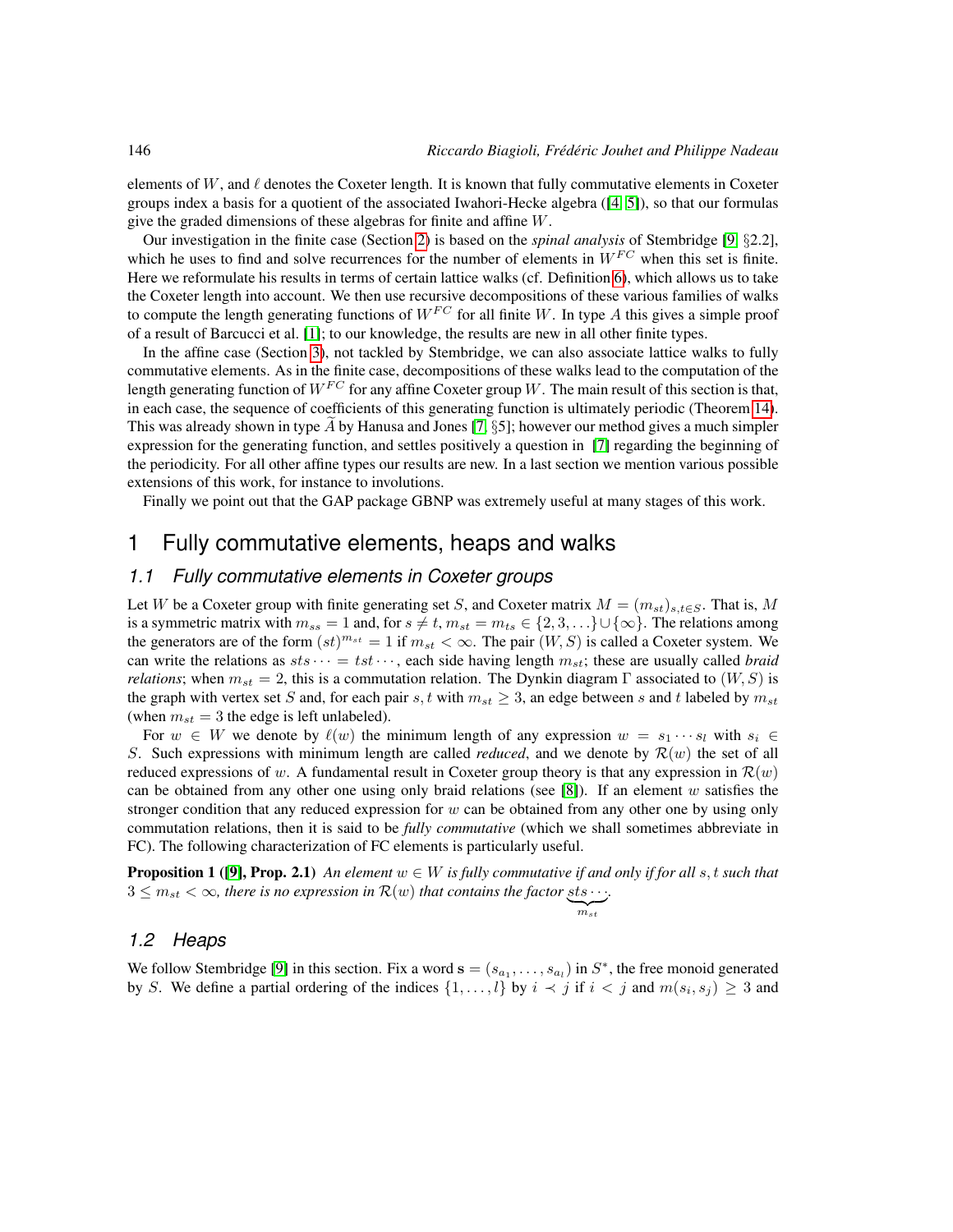extend by transitivity. We denote by  $H_s$  this poset together with the "labeling"  $i \mapsto s_{a_i}$ : this is the *heap* of s. In the Hasse diagram of  $H_s$ , elements with the same labels will be drawn in the same column. The size |H| of a heap H is the length l of the corresponding word, and for each  $s_a \in S$  we let  $|H|_a$  be the number of elements in H with label  $s_a$ . In Figure [1,](#page-2-0) we fix a Dynkin diagram on the left, and we give two examples of words with the corresponding heaps.



<span id="page-2-0"></span>Fig. 1: Two words and their respective heaps.

If we consider heaps up to poset isomorphism which preserve the labeling, then heaps encode precisely *commutativity classes*, that is, if the word s' is obtainable from s by transposing commutating generators then there exists a poset isomorphism between  $H_s$  and  $H_{s'}$ . In particular, if w is fully commutative, the heaps of the reduced words are all isomorphic, and thus we can define the heap of w, denoted by  $H_w$ .

A *linear extension* of a poset H is a linear ordering  $\pi$  of H such that  $\pi(i) < \pi(j)$  implies  $i \prec j$ . Now let  $\mathcal{L}(H_{\mathbf{s}})$  be the set of words  $(s_{\pi(1)}, \ldots, s_{\pi(l)})$  where  $\pi$  goes through all linear extensions of s.

**Proposition 2 ([\[9\]](#page-11-0), Theorem 3.2)** Let w be a fully commutative element. Then  $\mathcal{L}(H_s)$  is equal to  $\mathcal{R}(w)$ *for some (equivalently every)*  $\mathbf{s} \in \mathcal{R}(w)$ *.* 

We say that a chain  $i_1 \prec \cdots \prec i_m$  in a poset H is convex if the only elements u satisfying  $i_1 \preceq u \preceq i_m$ are the elements  $i_j$  of the chain. The next result characterizes *FC heaps*, namely the heaps representing the commutativity classes of FC elements.

<span id="page-2-1"></span>**Proposition 3 ([\[9\]](#page-11-0), Proposition 3.3)** *A heap H is the heap of some FC element if and only if (a) there is no convex chain*  $i_1 \prec \cdots \prec i_{m_{st}}$  *in* H such that  $s_{i_1} = s_{i_3} = \cdots = s$  and  $s_{i_2} = s_{i_4} = \cdots = t$  where  $3 \leq m_{st} < \infty$ , and (b) there is no covering relation  $i \prec j$  in H such that  $s_i = s_j$ .

Therefore it is equivalent to characterize FC elements in the Coxeter system  $(W, S)$  and heaps verifying the conditions of Proposition [3.](#page-2-1) The heap on the right of Figure [1](#page-2-0) is a FC heap, whereas the one on the left is not since it contains the convex chain with labels  $(s_2, s_1, s_2)$  while  $m_{s_1 s_2} = 3$ . In the next section we will exhibit a class of heaps which play an important role for the Coxeter systems we will be interested in.

#### <span id="page-2-2"></span>*1.3 Alternating heaps and walks*

<span id="page-2-3"></span>In all this section, we fix  $m_{01}, m_{12}, \ldots, m_{n-1n} \in \{3, 4, \ldots\} \cup \{\infty\}$  and we consider the Coxeter system  $(W, S)$  corresponding to the linear Dynkin diagram  $\Gamma_n = \Gamma_n((m_{i,i+1})_i)$  of Figure [2.](#page-3-1)

**Definition 4 (Alternating words and heaps)** *A reduced word*  $\mathbf{s} \in S^*$  *is alternating if, for*  $i = 0, \ldots, n-1$ 1, the occurrences of  $s_i$  alternate with those of  $s_{i+1}$ . A heap is called alternating if it is of the form  $H_s$ *for an alternating word* s*; a FC element is alternating if its heap is.*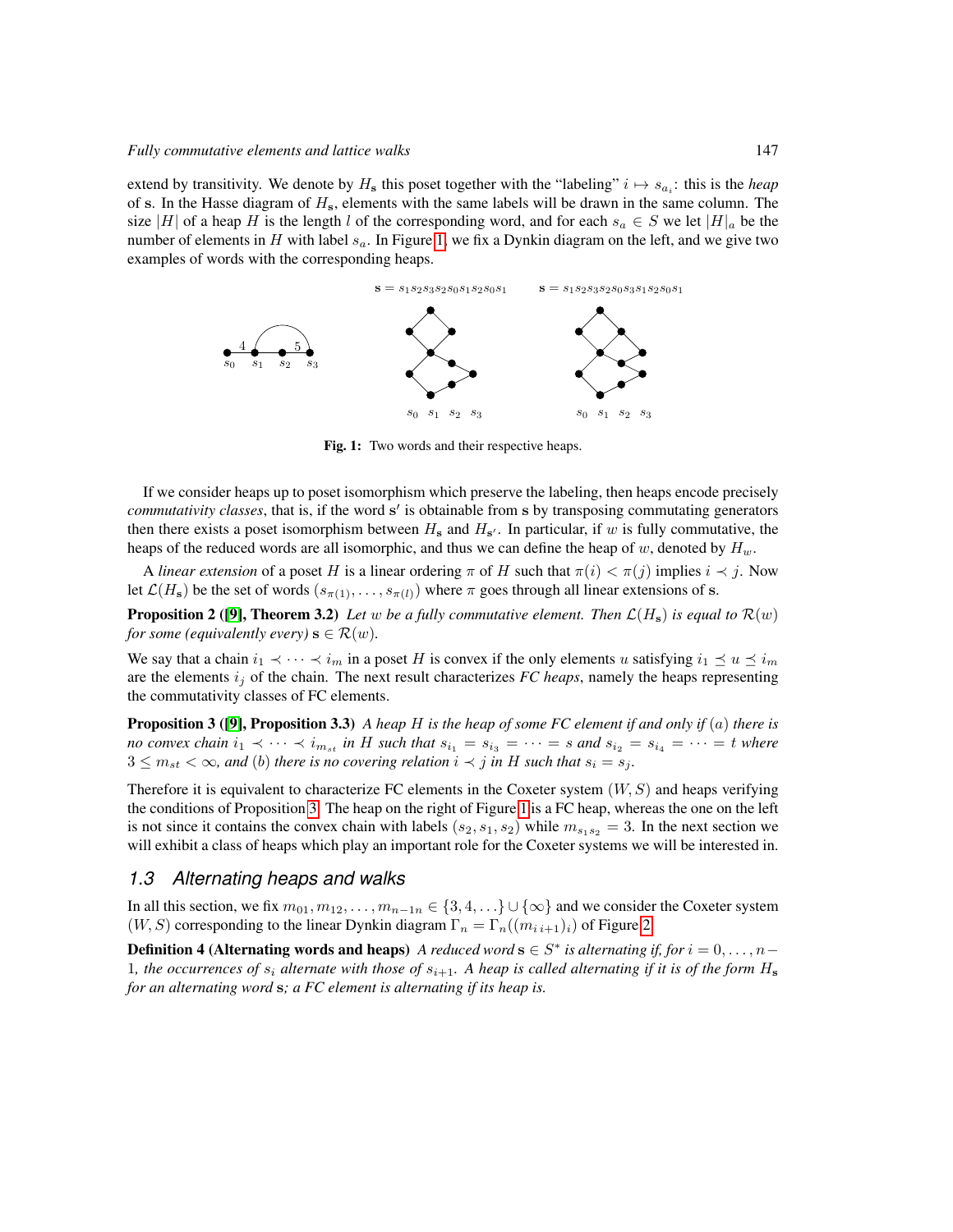

<span id="page-3-1"></span>**Fig. 2:** The linear Dynkin diagram  $\Gamma_n$ .



<span id="page-3-2"></span>Fig. 3: An alternating word s with corresponding heap  $H_s$ , and its encoding by a walk.

An alternating heap is presented in Figure [3.](#page-3-2) Not all alternating heaps correspond to FC elements, but a characterization is easy by Proposition [3.](#page-2-1)

<span id="page-3-3"></span>**Proposition 5** An alternating heap H is FC if and only if  $\begin{cases} m_{01} > 3 & or \ H|_{0} \leq 1 \end{cases}$  $m_{n-1 n} > 3$  *or*  $|H|_n \leq 1$ .

The alternating word/heap in Figure [3](#page-3-2) is FC if and only if  $m_{01}, m_{n-1n}$ 

<span id="page-3-0"></span>**Definition 6 (Walks)** We call walk P of length n a sequence of points  $(P_0, P_1, \ldots, P_n)$  in  $\mathbb{N}^2$  with n *steps in the set*  $\{(1, 1), (1, -1), (1, 0)\}$ *, where the horizontal steps*  $(1, 0)$  *are labeled either by* L *or* R. *Walks are furthermore required to start at a point*  $P_0$  *with abscissa* 0*. A walk is said to satisfy condition*  $(*)$  *if all horizontal steps of the form*  $(i, 0)$  →  $(i + 1, 0)$  *have label L.* 

The set of all walks of length n will be denoted by  $\mathcal{G}_n$ . The subset of walks ending at  $P_n = (n, 0)$  will be denoted by  $\mathcal{Q}_n$ , and the subset of  $\mathcal{Q}_n$  with  $P_0 = (0, i)$  will be denoted by  $\mathcal{M}_n^{(i)}$ . For short we will write  $\mathcal{M}_n = \mathcal{M}_n^{(0)}$  for walks starting and ending on the x-axis. To each family  $\mathcal{F}_n \subseteq \mathcal{G}_n$  corresponds subfamilies  $\mathcal{F}_n^* \subseteq \mathcal{F}_n$  consisting of those walks in  $\mathcal{F}_n$  which satisfy the condition  $(*)$ , and  $\check{\mathcal{F}}_n \subseteq \mathcal{F}_n$ consisting of those walks hit the  $x$ -axis at some point.

**Remark:** Write  $U, D$  to represent steps  $(1, 1), (1, -1)$ , and L, R to represent steps  $(1, 0)$  with these labels; then we can encode our walks by the data of  $P_0$  and a word in  $\{U, D, L, R\}$ . Consider the injective transformation on such words  $U \rightarrow UU, D \rightarrow DD, L \rightarrow UD, R \rightarrow DU$ . This restricts to a bijection from  $\mathcal{M}_n^*$  to Dyck walks, i.e. walks from  $(0, 0)$  to  $(2n, 0)$  with steps  $U, D$  staying above the x-axis.

 $\sum$ The *total height* ht of a walk is the sum of the heights of its points: if  $P_i = (i, h_i)$  then  $\text{ht}(P) = \sum_{i=0}^n h_i$ . To each family  $\mathcal{F}_n \subseteq \mathcal{G}_n$  we associate the series  $F_n(q) = \sum_{P \in \mathcal{F}_n} q^{\text{ht}(P)}$ , and we define t generating functions in the variable  $x$  by

$$
F(x) = \sum_{n\geq 0} F_n(q)x^n
$$
 and  $F^*(x) = \sum_{n\geq 0} F_n^*(q)x^n$ .

We now define a bijective encoding of alternating heaps by walks. In the next section we will exploit this bijection in order to compute some generating functions.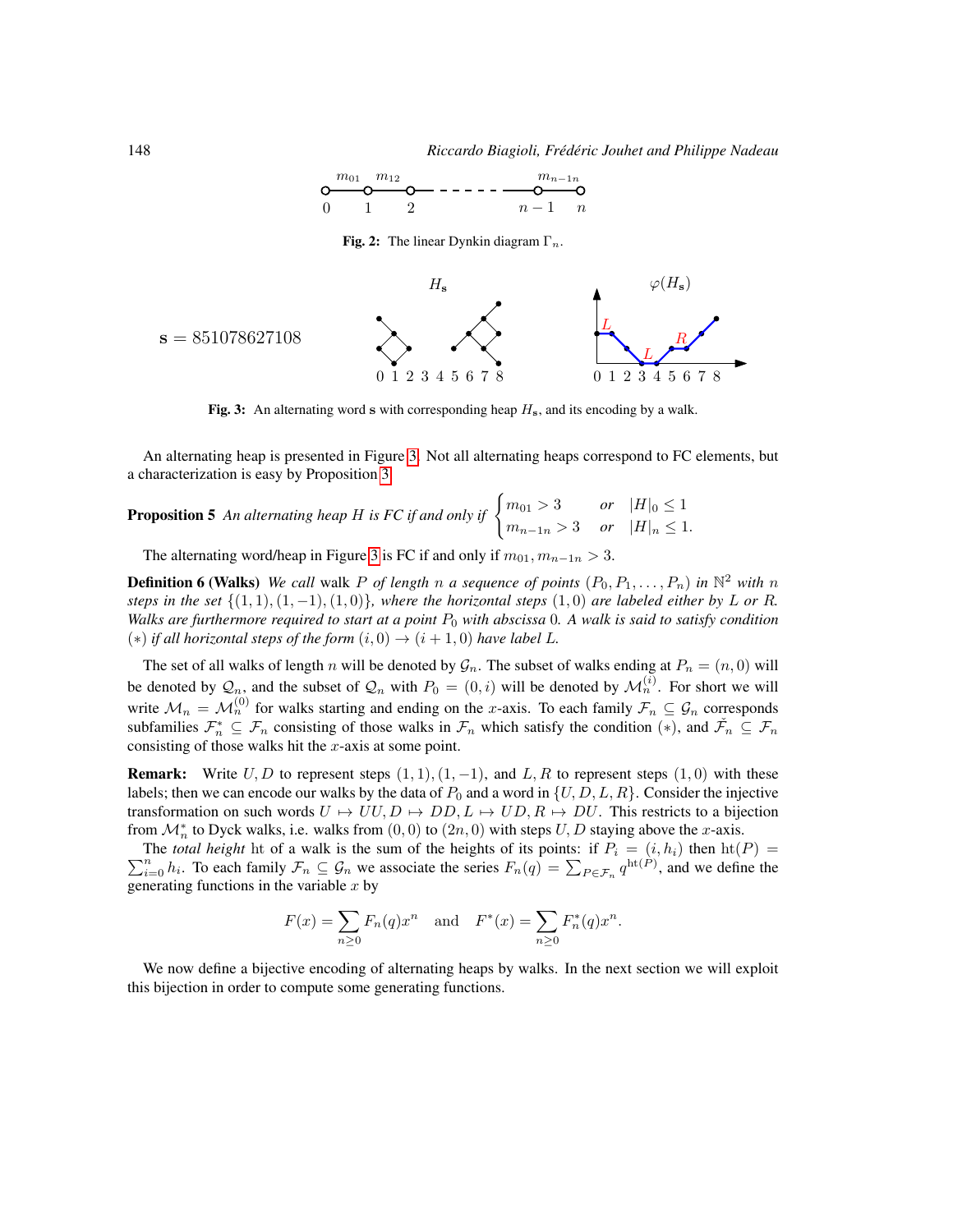*Fully commutative elements and lattice walks* 149

**Definition 7 (Map**  $\varphi$ ) Let H be an alternating heap of type  $\Gamma_n$ . To each  $s_i \in S$  we associate a point  $P_i = (i, |H|_i)$ *. If*  $|H|_{i+1} = |H|_i > 0$  we label the ith step by L (resp. R) if among all elements of H *indexed by i* and *i* + 1*, the lowest element has index*  $i + 1$  (resp. *i*). If  $|H|_{i+1} = |H|_i = 0$ *, we label the i*th step by L. We define  $\varphi(H)$  as the walk  $(P_0, P_1, \ldots, P_n)$  with the labels on its steps.

<span id="page-4-1"></span>**Theorem 8** *The map*  $H \mapsto \varphi(H)$  *is a bijection between alternating heaps of type*  $\Gamma_n$  *and*  $\mathcal{G}_n^*$ *. The size* |H| *of the heap is the total height of*  $\varphi(H)$ *.* 

**Proof:** The map is clearly well defined since for any alternating heap H, we have  $-1 \leq |H|_i - |H|_{i+1} \leq$ 1. Fix  $(P_0, P_1, ..., P_n) \in G_n^*$ . If the step  $P_i = (i, h_i) \to P_{i+1} = (i + 1, h_{i+1})$  is equal to  $(1, 1)$ (resp.  $(1, -1)$ ), then we define a convex chain  $C_i$  of length  $h_{i+1}$  (resp.  $h_i$ ) as  $(s_{i+1}, s_i, \ldots, s_{i+1})$  (resp.  $(s_i, s_{i+1}, \ldots, s_i)$ ). If the step  $P_i \rightarrow P_{i+1}$  is labeled by L (resp. R), then we define a chain  $C_i$  of length  $h_i = h_{i+1}$  as  $(s_i, s_{i+1}, \ldots, s_i, s_{i+1})$  (resp.  $(s_{i+1}, s_i, \ldots, s_{i+1}, s_i)$ ). We define H as the transitive closure of the chains  $C_0, \ldots, C_{n-1}$ . The heap H is uniquely defined, alternating, and satisfies  $\varphi(H) = (P_0, P_1, \ldots, P_n)$ . Since  $h_i = |H|_i$  the result follows  $(P_0, P_1, \ldots, P_n)$ . Since  $h_i = |H|_i$  the result follows.

## <span id="page-4-0"></span>2 Finite types

The irreducible Coxeter systems corresponding to finite groups are completely classified ([\[8\]](#page-11-7)). There are in particular three infinite families whose Dynkin diagrams are given below.



The elements of  $W^{FC}$  were enumerated by Stembridge using recurrence relations. Here we reinterpret in many cases the decompositions leading to these recurrences as describing certain lattice walks. The advantage of this approach is that we can take into account the Coxeter length via Theorem [8](#page-4-1) and then find recursive decomposions of the walks leading to equations for the generating functions.

For each group W we define  $W^{FC}(q) = \sum$  $w \in W^{FC}$  $q^{\ell(w)}.$ 

### *2.1 Type* A

In this case, we show that it is possible to derive from Theorem [8](#page-4-1) the generating function  $A^{FC}(x)$  =  $\sum_{n\geq 1} A_{n-1}^{FC}(q) x^n$ , which was computed in a different way in [\[1\]](#page-11-3).

<span id="page-4-2"></span>**Proposition 9** We have  $A_{n-1}^{FC}(q) = M_n^*(q)$ , and equivalently  $A^{FC}(x) = M^*(x) - 1$ .

**Proof:** We are in the setting of Section [1.3](#page-2-2) with a diagram  $\Gamma_{n-2}$  and  $m_{i,i+1} = 3$  for  $i = 0, \ldots, n-3$ . The key property in this type is that *all FC elements are alternating* (see Definition [4\)](#page-2-3): this is easy to show (cf. [\[2,](#page-11-8) Theorem 2.1]), and is also a particular case of Proposition [15](#page-7-2) from Section [3.1.](#page-7-3) By Proposition [5](#page-3-3) and Theorem [8,](#page-4-1)  $A_{n-1}^{FC}$  is then in bijection with walks in  $\mathcal{G}_{n-2}^*$  with starting and ending point at height 0 or 1. This set is clearly in bijection with  $\mathcal{M}_n^*$ : it suffices to add two extra points to  $\varphi(H_w)$  on the x-axis (one at the beginning and one at the end).

<span id="page-4-3"></span>Specializing at  $q = 1$ , this shows that  $A_{n-1}^{FC}$  has cardinality the *n*th Catalan number  $Cat_n = \frac{1}{n+1} {2n \choose n}$ , since  $\mathcal{M}_n^*$  is in bijection with Dyck walks by the remark in Section [1.3.](#page-2-2)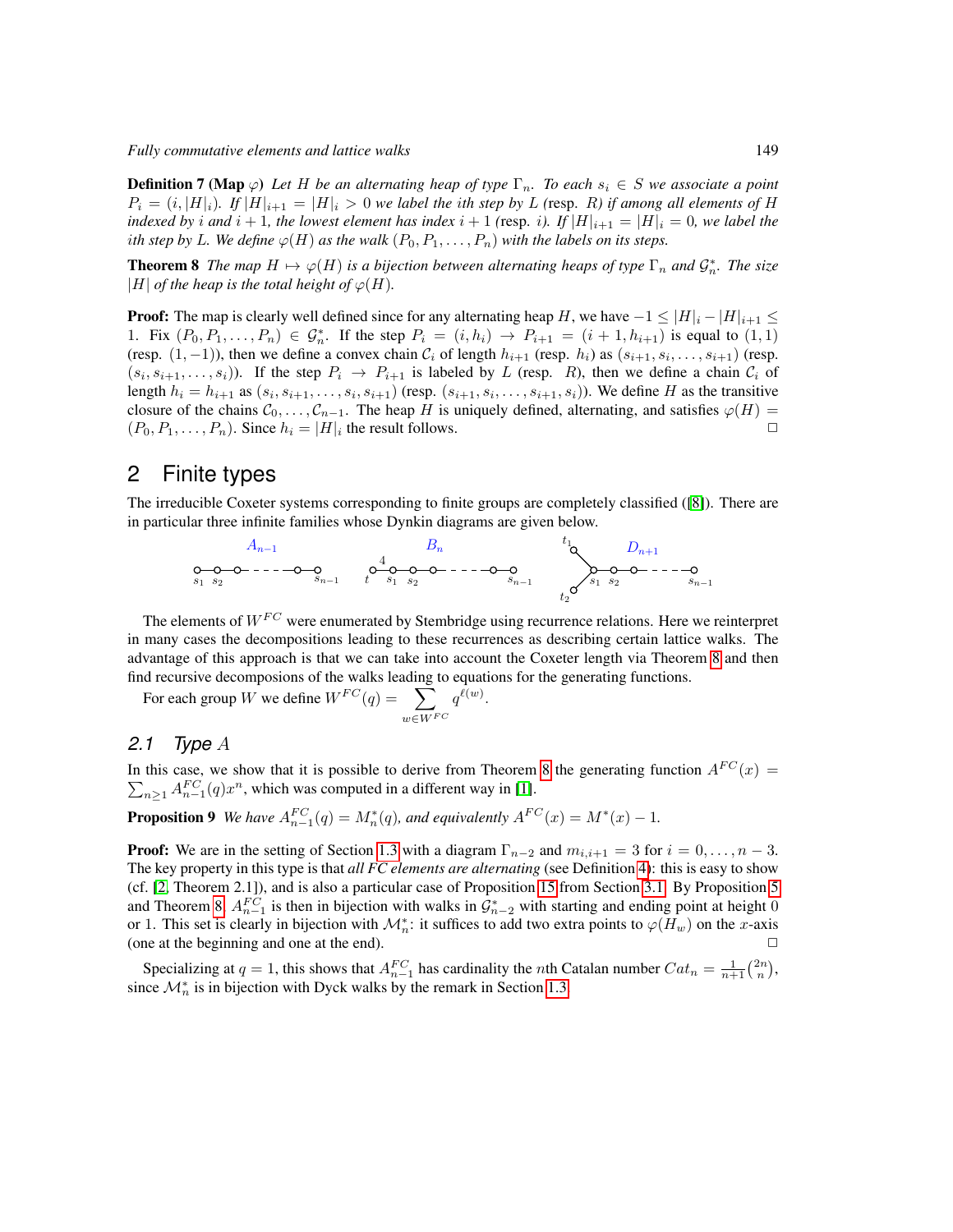**Corollary 10** *The generating function*  $A^{FC}$  *satisfies the following functional equation* 

<span id="page-5-2"></span>
$$
A^{FC}(x) = x + xA^{FC}(x) + qxA^{FC}(x)(A^{FC}(qx) + 1).
$$
 (1)

**Proof:** We have the following walk decompositions with corresponding equations:

$$
M(x) = M^*(x) + xM^*(x)M(x),
$$
\n
$$
M^*(x) = 1 + xM^*(x) + qx^2M^*(x)M(qx).
$$
\n(2)

The identity [\(2\)](#page-5-0) gives  $M(x) = M^*(x)/(1 - xM^*(x))$ , which can be replaced in [\(3\)](#page-5-0) to yield after some simplifications:

<span id="page-5-1"></span><span id="page-5-0"></span>
$$
M^*(x) = 1 + xM^*(x) + qx(M^*(x) - 1)M^*(qx).
$$
\n(4)

Finally, we see through Proposition [9](#page-4-2) that [\(4\)](#page-5-1) is exactly Equation [\(1\)](#page-5-2).  $\Box$ 

Corollary [10](#page-4-3) gives another proof of [\[1,](#page-11-3) Eq. (3.0.2)], where  $A^{FC}(x)$  is denoted by  $C(x, q)$ . In this work, Barcucci et al. also proved an expression for  $C(x, q)$  as a quotient of q-Bessel type functions, using a recursive rewriting rule for 321-avoiding permutations and a result of Bousquet-Melou [\[3\]](#page-11-9). It is possible ´ to derive their ratio of  $q$ -Bessel functions by writing

<span id="page-5-3"></span>
$$
A^{FC}(x) + 1 = M^*(x) = \frac{\sum_{n\geq 0} \alpha_n(q) x^n / (x; q)_{n+1}}{\sum_{n\geq 0} \alpha_n(q) x^n / (x; q)_n},\tag{5}
$$

where  $(x;q)_n = (1-x)\cdots(1-xq^{n-1})$  stands for the classical q-rising factorial, and  $\alpha_n(q)$  is a qhypergeometric coefficient . Then plugging [\(5\)](#page-5-3) into [\(4\)](#page-5-1) yields after a few simplifications and identification  $\alpha_n(q) = (-1)^n q^{n(n+1)/2} \alpha_0(q)/(q;q)_n$ , as in [\[1\]](#page-11-3).

#### *2.2 Type* B

The goal of this subsection is to extend the previous results to the type B. To this aim, we set  $B_0^{FC}(q) = 1$ ,  $B_1^{FC}(q) = 1 + q$ , and  $B^{FC}(x) = \sum_{n \geq 0} B_n^{FC}(q) x^n$ . Then we prove the following result.

<span id="page-5-5"></span>**Proposition 11** We have  $B^{FC}(x) = Q^*(x) + \frac{x^2 q^3}{4}$  $\frac{x}{1-xq^2}M^*(x)M(qx).$ 

*Moreover* Q<sup>∗</sup> (x) *can be explicitly computed by using the two following equations*

<span id="page-5-4"></span>
$$
Q(x) = M(x)(1 + xqQ(qx)) \quad \text{and} \quad Q^*(x) = M^*(x)(1 + xqQ(qx)). \tag{6}
$$

**Proof:** We first compute the generating function for FC elements in  $B_n$  corresponding to alternating heaps of type  $\Gamma_{n-1}$ . By using Proposition [5,](#page-3-3) we see that these FC elements correspond to alternating heaps H of type  $\Gamma_{n-1}$  with  $m_{0,1} = 4$  and  $m_{i,i+1} = 3$  for  $i = 1, \ldots, n-2$ , such that  $|H|_{n-1} \leq 1$ . Moreover, Theorem [8](#page-4-1) implies that  $\varphi(H)$  is a path in  $\mathcal{G}_{n-1}^*$  with ending point at height 0 or 1. This set is clearly in bijection with  $Q_n^*$ : it suffices to add an extra point to  $\varphi(H)$  on the x-axis at the end. Adding the trivial FC element corresponding to  $n = 0$ , one gets the generating function  $Q^*(x)$ .

 $\mathbf{A}$ 

 $\blacktriangle$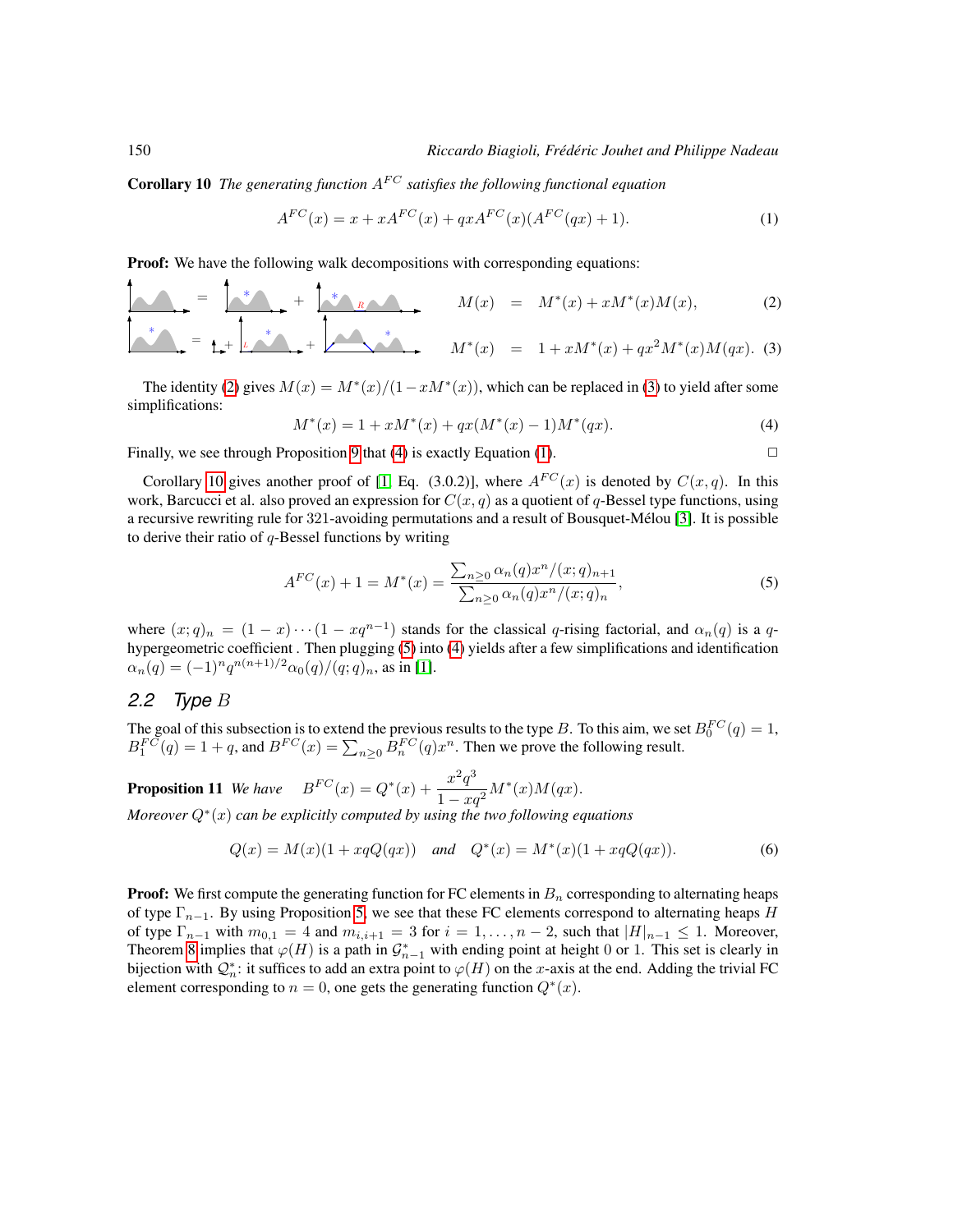It remains to compute the generating function for FC elements in  $B_n$  which do not correspond to alternating heaps. Following Stembridge [\[11,](#page-11-2) Lemma 2.3], we know that these elements correspond to heaps  $H_s$  containing exactly one t, two  $s_1$ 's, ..., two  $s_m$ 's (for some  $m \in \{1, \ldots, n-1\}$ ) and such that (a) the restriction of s to t,  $s_1, \ldots, s_m$  is  $(s_m, \ldots, s_1, t, s_1, \ldots, s_m)$ , and (b) the restriction of s to  $s_m, \ldots, s_{n-1}$ , where we also delete one of the two  $s_m$ 's, is an alternating word. Thanks to Theorem [8](#page-4-1) the subwords in (b) are in bijection with  $\mathcal{M}_{n-m}^{(1)*}$ . This shows that the generating function of the non alternating FC elements in  $B_n$  is  $M^{(1)*}(x) \times xq^2/(1-xq^2)$ . We derive  $B^{FC}(x)$  by using the relation  $M^{(1)*}(x) = xqM^*(x)M(qx)$ , which can easily be obtained by splitting the path at the first intersection with the x-axis. Similar decompositions finally yield the equations [\(6\)](#page-5-4).  $\Box$ 

Note that the elements in  $B_n^{FC}$  corresponding to alternating heaps are called *fully commutative top elements of*  $B_n$  in [\[10\]](#page-11-1), and *commutative elements of the Weyl group*  $\mathcal{C}_n$  in [\[4\]](#page-11-5). Therefore  $Q^*(x)$  gives a generating function for these particular elements.

### <span id="page-6-0"></span>*2.3 Type* D

In this subsection, we will see how it is possible to derive from the previous results in type  $B$  analogous expressions in type D. We set  $D_1^{FC}(q) = 1$ ,  $D_2^{FC}(q) = (1+q)^2$ , and  $D^{FC}(x) = \sum_{n\geq 0} D_{n+1}^{FC}(q) x^n$ , and we prove the following result.

**Proposition 12** We have 
$$
D^{FC}(x) = 2Q^*(x) - M^*(x) + \frac{xq^2}{1 - xq^2}M^*(x)M(qx)
$$
.

**Proof:** Reformulating Stembridge [\[11,](#page-11-2) §3.3], each element of  $D_{n+1}^{FC}$  can be obtained from one of  $B_n^{FC}$  by exactly one of the following rules. Consider an alternating element w in  $B_n^{FC}$  and  $\mathbf{s} \in \mathcal{R}(w)$ . If s contains no occurrence of t it yields an element of  $D_{n+1}^{FC}$ . If s contains at least one occurrence of t, then we can replace its subword  $(t, \ldots, t)$  by  $(t_1, t_2, \ldots)$  or  $(t_2, t_1, \ldots)$ , giving rise to two elements in  $D_{n+1}^{FC}$ . If s contains exactly one occurrence of t, we obtain a FC element of type D by replacing t by  $t_1t_2 (= t_2t_1)$ . By the proof of Proposition [11,](#page-5-5) the generating function corresponding to these three families is given by

$$
M^*(x) + 2(Q^*(x) - M^*(x)) + qM^{(1)*}(x).
$$

The remaining elements of  $D_{n+1}^{FC}$  are simply obtained from non alternating elements of  $B_n^{FC}$  by again replacing t by  $t_1t_2$ , therefore yielding  $M^{(1)*}(x) \times xq^3/(1-xq^2)$ , and the results follows.

#### *2.4 The exceptional cases*

The exceptional types are  $I_2(m)$ ,  $H_3$ ,  $H_4$ ,  $F_4$ ,  $E_6$ ,  $E_7$ , and  $E_8$ . For the dihedral group  $W = I_2(m)$  one easily has  $I_2(m)^{FC}(q) = 1 + 2q + 2q^2 + \cdots + 2q^{m-1} = 1 + 2q(1 - q^{m-1})/(1 - q)$ . For the remaining cases, we used the computer to find the generating polynomials  $W^{FC}(q)$ ; for instance,  $E_8(q)$  has degree  $29$  in  $q$ . Note that the number of FC elements in a Coxeter group may be finite even though the group itself is infinite: Stembridge [\[9\]](#page-11-0) discovered that there are three families  $E_n(n > 8)$ ,  $F_n(n > 4)$ ,  $H_n(n > 4)$ of infinite groups with a finite number of FC elements. Extending Stembridge [\[11\]](#page-11-2) with similar walk techniques, it is possible to enumerate such elements according to their length.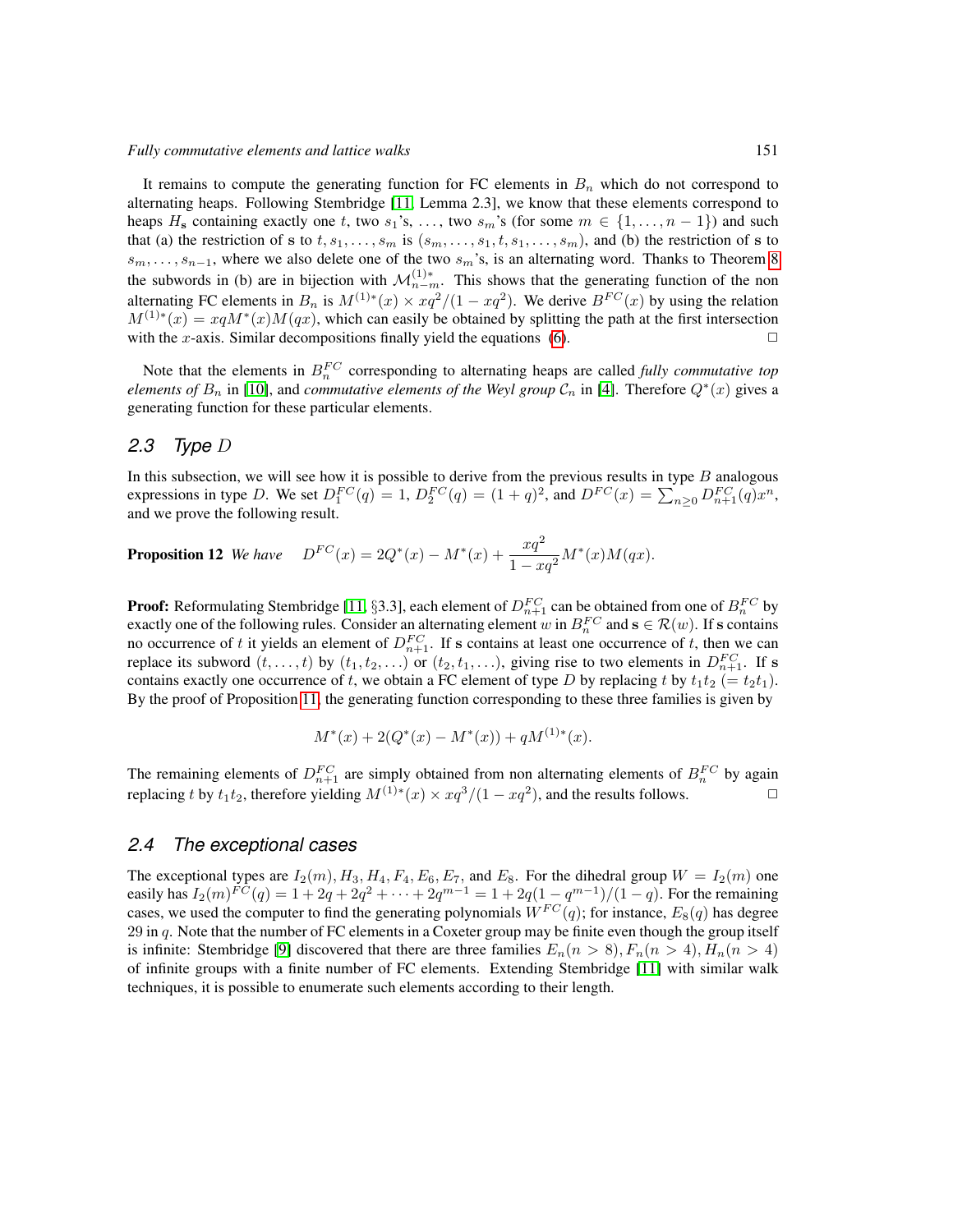## <span id="page-7-0"></span>3 Affine types

The Dynkin diagrams of the infinite families of affine groups are represented below.



<span id="page-7-4"></span>**Lemma 13** Suppose  $F(q) = \sum_{i \geq 0} a_i q^i = P(q)/(1-q^N)$  where  $P(q)$  is a polynomial of degree d. Then *one has*  $a_{i+N} = a_i$  for all  $i \ge d$ . Furthermore the average value over a period  $(a_i + a_{i+1} + \cdots + a_{i+n})$  $a_{i+N-1}$ )/N *is equal to*  $P(1)$ /N *for*  $i \ge d$ *.* 

We will show that this lemma applies to all generating functions  $W^{FC}(q)$  when W is affine.

<span id="page-7-1"></span>**Theorem 14** *For each irreducible affine group* W, the sequence of coefficients of  $W^{FC}(q)$  is ultimately periodic, with period recorded in the following table ( $\tilde{F}^{FC}_{4}$ ,  $\tilde{E}^{FC}_{8}$  are finite sets):

AFFINE TYPE Ae<sup>n</sup>−<sup>1</sup> Ce<sup>n</sup> Ben+1 Den+2 Ee<sup>6</sup> Ee<sup>7</sup> Ge<sup>2</sup> Fe4, Ee<sup>8</sup> PERIODICITY n n + 1 (n + 1)(2n + 1) n + 1 4 9 5 1

The periods for  $\widetilde{B}_{n+1}$  look surprising at first sight, but they are experimentally close to the actual minimal periods: for  $n + 1 = 3, 4, 5, 6$ , the formula gives 15, 28, 45, 66 while the minimal periods are 15, 7, 45, 33.

The proof of Theorem [14](#page-7-1) will be detailed in type  $\tilde{A}_n$ , and simply outlined for other types.

<span id="page-7-3"></span>3.1 Type 
$$
A_n
$$

The generating function  $\widetilde{A}_{n-1}^{FC}(q)$  was computed by Hanusa and Jones [\[7\]](#page-11-4); we will compare our results to theirs at the end of this section.

<span id="page-7-2"></span>**Proposition 15** *An element*  $w \in A_{n-1}$  *is fully commutative if and only if, in any reduced decomposition of* w, the occurrences of  $s_i$  and  $s_{i+1}$  alternate for all  $i \in \{0, \ldots, n-1\}$ , where we set  $s_n = s_0$ .

Proof: The condition is clearly sufficient by using Proposition [1.](#page-1-0) To show that it is necessary, assume  $w \in A_{n-1}^{FC}$  and  $w_1 \cdots w_l$  is a reduced word for  $w (w_k \in S)$ . We will show that between two consecutive  $s_i$  there is necessarily a  $s_{i+1}$ , which suffices to prove the proposition. Assume then for the sake of contradiction that there exist  $i \in \{0, \ldots, n-1\}$  and  $j_1 < j_2$  such that  $w_{j_1} = w_{j_2} = s_i$  and that for all j satisfying  $j_1 < j < j_2$  one has  $w_j \neq s_i, s_{i+1}$ . Among all possible  $i, j_1, j_2$ , pick one with  $j_2 - j_1$ minimal. Now consider the number m of indices j with  $j_1 < j < j_2$  and  $w_j = s_{i-1}$ . If  $m = 0$ , then by successive commutations we see that the word is not reduced, which is excluded. If  $m = 1$ , then by successive commutations one obtains a factor  $s_i s_{i-1} s_i$  which is excluded by Proposition [1.](#page-1-0) If  $m \geq 2$ , then two consecutive occurrences of  $s_{i-1}$  contradict the minimality of  $j_2 - j_1$ . This finishes the proof.  $\Box$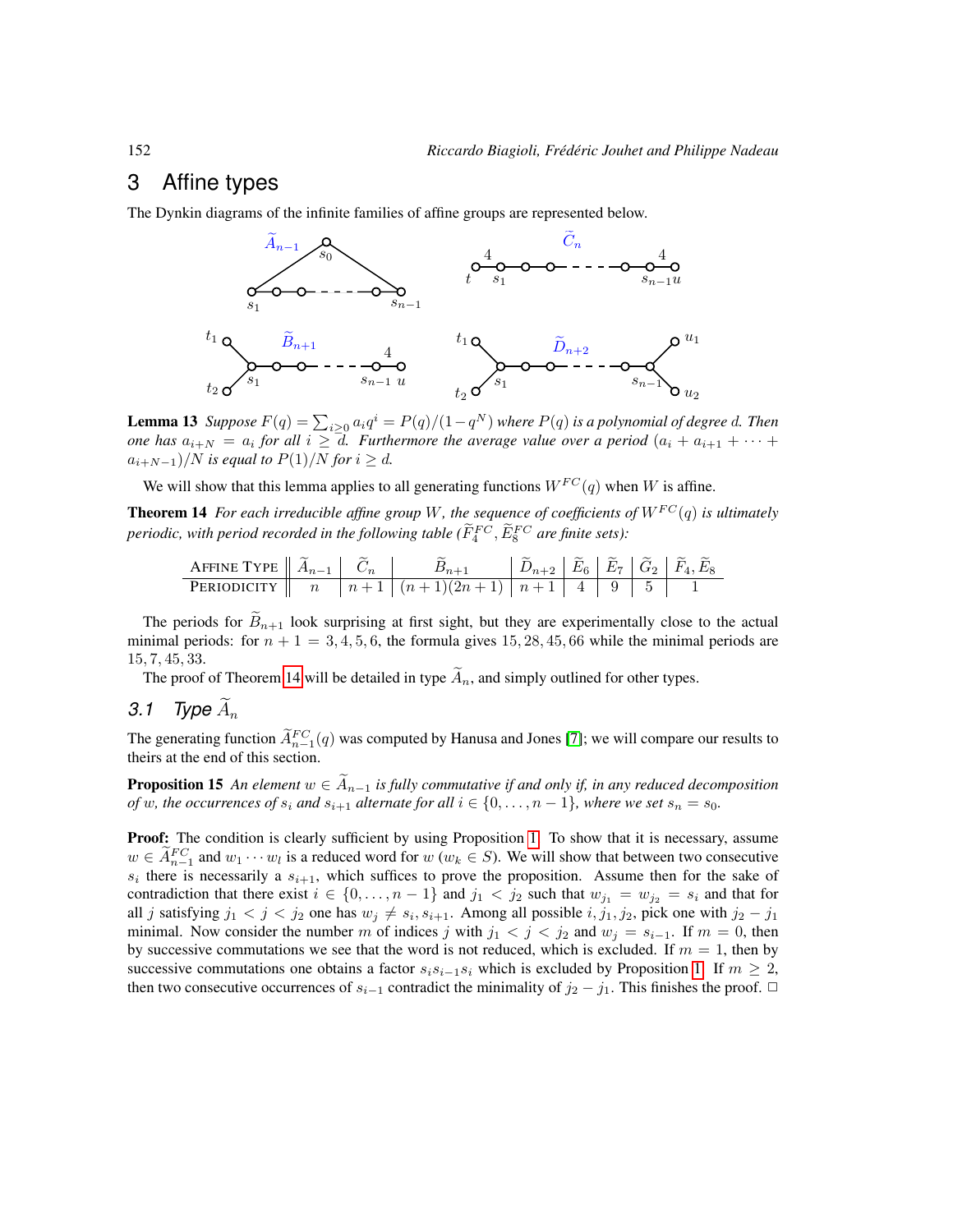We are not exactly in the case of Section [1.3](#page-2-2) since the Dynkin diagram is not linear, but one can nonetheless define walks from the "alternating" words described in Proposition [15:](#page-7-2) given  $w \in A_{n-1}^{FC}$  and nonement is define wanks from the antennating words described in Proposition 15, given  $w \in A_{n-1}$  and  $i = 0, ..., n-1$ , draw a step from  $P_i = (i, |w|_{s_i})$  to  $P_{i+1} = (i+1, |w|_{s_{i+1}})$  as in the definition of  $\varphi$ ; here  $|w|_s$  is the number of occurrences of s in any reduced decomposition of w. This forms a path noted  $\varphi'(w)$  of length n, with both  $P_0$  and  $P_n$  at height  $|w|_{s_0}$ .

So we have  $\varphi'(w) \in \mathcal{O}_n$ , defined as the set of paths P in  $\mathcal{G}_n$  whose starting and ending point are at the same height. Define also ht<sup> $l$ </sup>( $P$ ) =  $\sum_{i \le n} h_i$  where  $P_i = (i, h_i)$ , so that we count just once the height of the final and initial point (one should think of these walks as being on a cylinder, with these two points coinciding). We also define  $O_n(q)$  to be the generating function of  $O_n$  with respect to the modified total height ht'. Finally, denote by  $\mathcal{E}_n$  the set of horizontal walks in  $\mathcal{O}_n^*$  with all vertices at height  $h > 0$  and all steps with the same label  $L$  or  $R$ .

## <span id="page-8-0"></span>**Theorem 16** The map  $\varphi' : \widetilde{A}_{n-1}^{FC} \to \mathcal{O}_n^* \setminus \mathcal{E}_n$  is a bijection such that  $\ell(w) = \text{ht}'(\varphi'(w))$ .

**Proof (Sketch):** The walks in  $\mathcal{E}_n$  are not of the form  $\varphi'(w)$ : indeed, given an element  $w \in \widetilde{A}_{n-1}^{FC}$  and any reduced word for it, consider the positions  $j_0, j_1, \ldots, j_{n-1}$  of the leftmost  $s_0, s_1, \ldots, s_{n-1}$  respectively. Suppose  $\varphi'(w)$  consists of horizontal steps labeled R: then this would imply  $j_0 < j_1 < \cdots < j_{n-1} < j_0$ which is a contradiction. The case of labels L is similar, so the image of  $\varphi'$  is included in  $\mathcal{O}_n^* \setminus \mathcal{E}_n$ . The function  $\varphi'$  is injective, since, as for Theorem [8,](#page-4-1) the walk  $\varphi'(w)$  allows us to reconstruct the heap  $H_w$ .

For the surjectivity we omit the proof in this abstract: one has to check that when trying to reconstruct the possible heap of w from a walk  $P \in \mathcal{O}_n^* \setminus \mathcal{E}_n$  as in the proof of Theorem [8,](#page-4-1) one always gets the Hasse diagram of a poset in the end.  $\Box$ 

As an immediate corollary we have that  $\widetilde{A}_{n-1}^{FC}(q) = O_n^*(q) - 2q^n/(1-q^n)$ . Now we have to count walks in  $\mathcal{O}_n^*$ , and to this end we decompose them according to their lowest point: this is pictured below and gives the equation  $O_n^*(q) = \check{O}_n^*(q) + q^n \check{O}_n(q)/(1 - q^n)$ .



By Theorem [16,](#page-8-0) we thus have the generating function

<span id="page-8-1"></span>
$$
\widetilde{A}_{n-1}^{FC}(q) = O_n^*(q) - 2\frac{q^n}{1-q^n} = \frac{q^n(\check{O}_n(q) - 2)}{1-q^n} + \check{O}_n^*(q). \tag{7}
$$

Note that  $\tilde{O}_{n}^{*}(q)$  and  $\tilde{O}_{n}(q)$  are *polynomials*, both of degree  $\lceil n/2 \rceil \lfloor n/2 \rfloor$ . By Lemma [13,](#page-7-4) the coefficients of  $\tilde{A}_{n-1}^{FC}(q)$  are periodic of period n, and the average value over a period is  $\frac{1}{n} \left( \binom{2n}{n} - 2 \right)$ . Indeed we have  $\tilde{O}_n(1) = \binom{2n}{n}$ : to see this, shift any path from  $\tilde{O}_n$  so that it starts at the origin, and use the transformations  $U \mapsto UU$ ,  $D \mapsto DD$ ,  $L \mapsto UD$ ,  $R \mapsto DU$  defined after Definition [6.](#page-3-0) This is a bijection from  $\check{\mathcal{O}}_n$  to paths from the origin to  $(2n, 0)$  using steps U or D, and there are obviously  $\binom{2n}{n}$  such paths.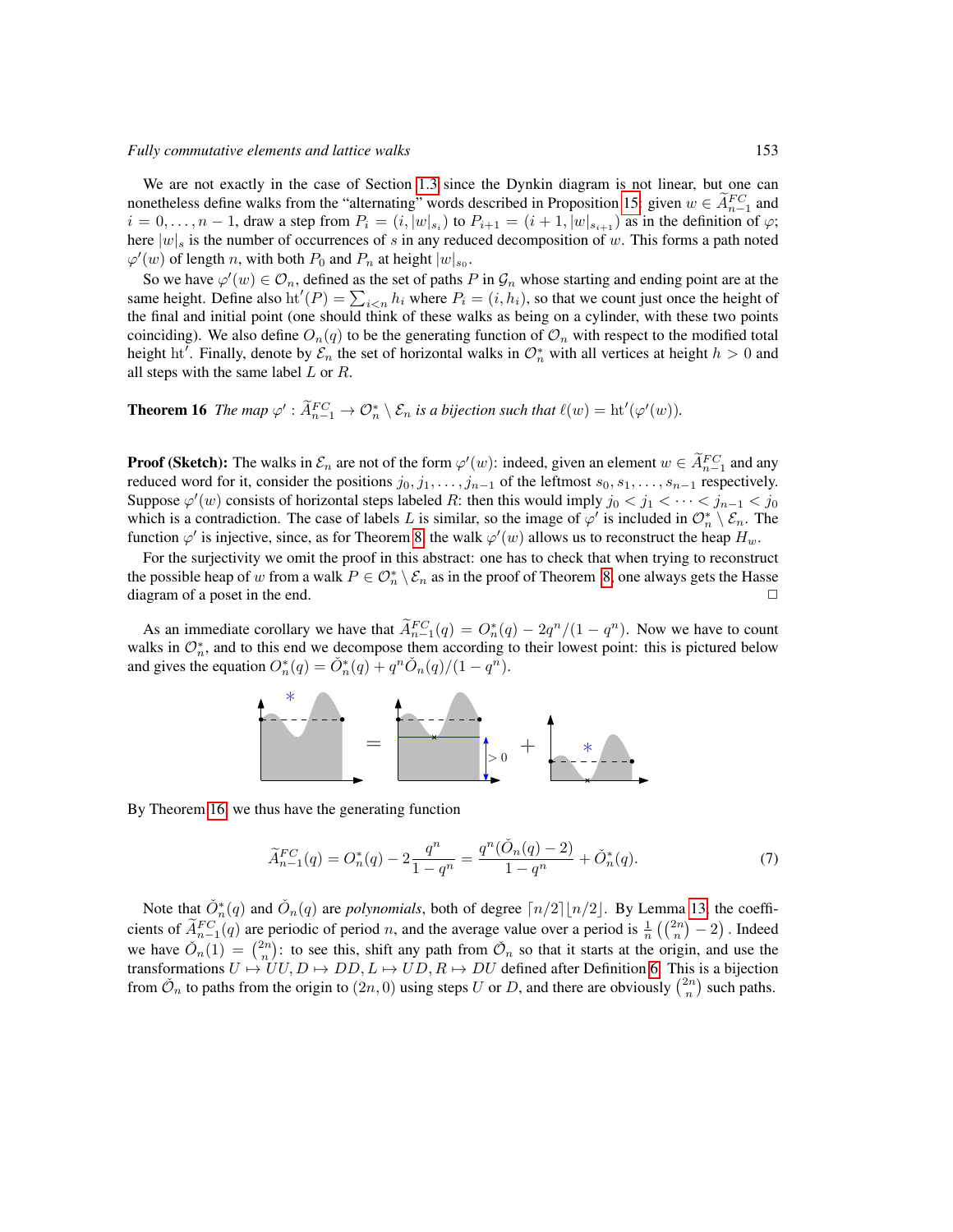We still have to explain how to compute  $\check{O}_n(q)$  and  $\check{O}_n^*(q)$ . Walks in  $\mathcal{O}_n$  (*resp.* in  $\mathcal{O}_n^*$ ) either belong to  $\mathcal{M}_n$  (*resp.*  $\mathcal{M}_n^*$ ) or can be decomposed as in the picture on the right. Using standard techniques, this translates into the equations:



$$
\check{O}(x) = M(x) \left( 1 + qx^2 \frac{\partial(xM)}{\partial x}(xq) \right) \quad \text{and} \quad \check{O}^*(x) = M^*(x) \left( 1 + qx^2 \frac{\partial(xM)}{\partial x}(xq) \right), \quad (8)
$$

which allows us to compute easily the generating functions  $\ddot{A}^{FC}_{n-1}(q)$ .

**Link with [\[7\]](#page-11-4):** Hanusa and Jones [7] compute the same generating function  $\widetilde{A}_{n-1}^{FC}(q)$  by using the realization of  $\widetilde{A}_{n-1}$  as the affine symmetric group  $\widetilde{S}_n$ . It is known [\[6\]](#page-11-10) that FC elements in this representation correspond to 321-avoiding permutations, extending the finite case. The expressions in [\[7\]](#page-11-4) are much more complicated than ours, and more difficult to derive. The authors show that periodicity of the coefficients start at the index  $2\lfloor n/2\rfloor \lceil n/2\rceil$  but conjecture that  $1 + \lfloor (n - 1)/2 \rfloor \lceil (n - 1)/2 \rceil$  is the right beginning. Lemma [13](#page-7-4) applied to [\(7\)](#page-8-1) gives the slightly worse result of  $n + \lfloor n/2 \rfloor \lceil n/2 \rceil$ , but we can actually prove their conjecture. Consider the operation  $Up$  on  $\mathcal{O}_n^*$  which simply adds 1 to the height of each point: this sends a walk P with  $ht'(P) = k$  to a walk Q with  $ht'(Q) = n + k$ . Now it is easy to see that if  $k > \lfloor (n-1)/2 \rfloor \lceil (n-1)/2 \rceil$ , then no path P with  $\mathrm{ht}'(P) = k$  has an horizontal step at height zero. From this one deduces that if  $k > |(n-1)/2|$   $[(n-1)/2]$ , then Up is a bijection between paths P with  $\mathrm{ht}'(P) = k$  and paths P with  $\mathrm{ht}'(P) = n + k$ , which proves the conjecture of [\[7\]](#page-11-4).

#### *3.2 Other affine types*

**Type**  $\tilde{C}_n$ : Starting from a certain length (depending on n), we can show that FC elements can be classified in two families: (a) alternating elements, which correspond to walks in  $\mathcal{G}_n^*$  by Proposition [3](#page-2-1) and the bijection  $\varphi$  from Theorem [8,](#page-4-1) and (b) exceptional elements, whose reduced words appear as factors of the infinite periodic word  $(ts_1s_2\cdots s_{n-1}us_{n-1}\cdots s_2s_1)^\infty$ . The heaps of the words in (b) are totally ordered, and for any length  $> n + 1$  these words are not alternating and there  $2n$  of them. Using a decomposition of  $\mathcal{G}_n^*$  extending the one for  $\mathcal{O}_n^*$ , we can then write

<span id="page-9-0"></span>
$$
\widetilde{C}_n^{FC}(q) = \frac{q^{n+1}\widetilde{G}_n(q)}{1 - q^{n+1}} + \frac{2nq^{n+2}}{1 - q} + R_n(q),\tag{9}
$$

where  $R_n(q)$  is a certain polynomial that we are able to compute, and this also holds for  $\check{G}_n(q)$  since  $\check{G}(x) = M(x) (1 + qxQ(qx))^2$  by extending the decomposition we used for  $\check{O}(x)$ .

Applying Lemma [13](#page-7-4) to [\(9\)](#page-9-0), we have that the coefficients of  $\tilde{C}_n^{FC}(q)$  are ultimately periodic of period  $n + 1$ , and that the average value over a period is  $2n + \frac{4^n}{(n+1)}$ . Indeed,  $\check{G}_n(1) = 4^n$ , which can be immediately seen by shifting down walks of  $\check{G}_n$  so that they start at the origin.

**Types**  $\widetilde{B}_{n+1}$  and  $\widetilde{D}_{n+2}$ : For a large enough length (depending on n), there are for both types only two families of FC elements (as in type  $\widetilde{C}_n$ ):

(a) Those coming from alternating heaps of type  $\tilde{C}_n$ , as in Section [2.3](#page-6-0) relating  $B_n$  and  $D_{n+1}$ . In type  $B_{n+1}$ , apply the replacements  $(t, t, t, \ldots) \mapsto (t_1, t_2, t_1, \ldots)$  or  $(t_2, t_1, t_2, \ldots)$ . In type  $D_{n+2}$ , apply this map together with the same one with  $u, u_1, u_2$  instead of  $t, t_1, t_2$ . The length generating function of these FC elements is clearly ultimately periodic with period  $n + 1$  in both types  $B_{n+1}$  and  $D_{n+2}$ .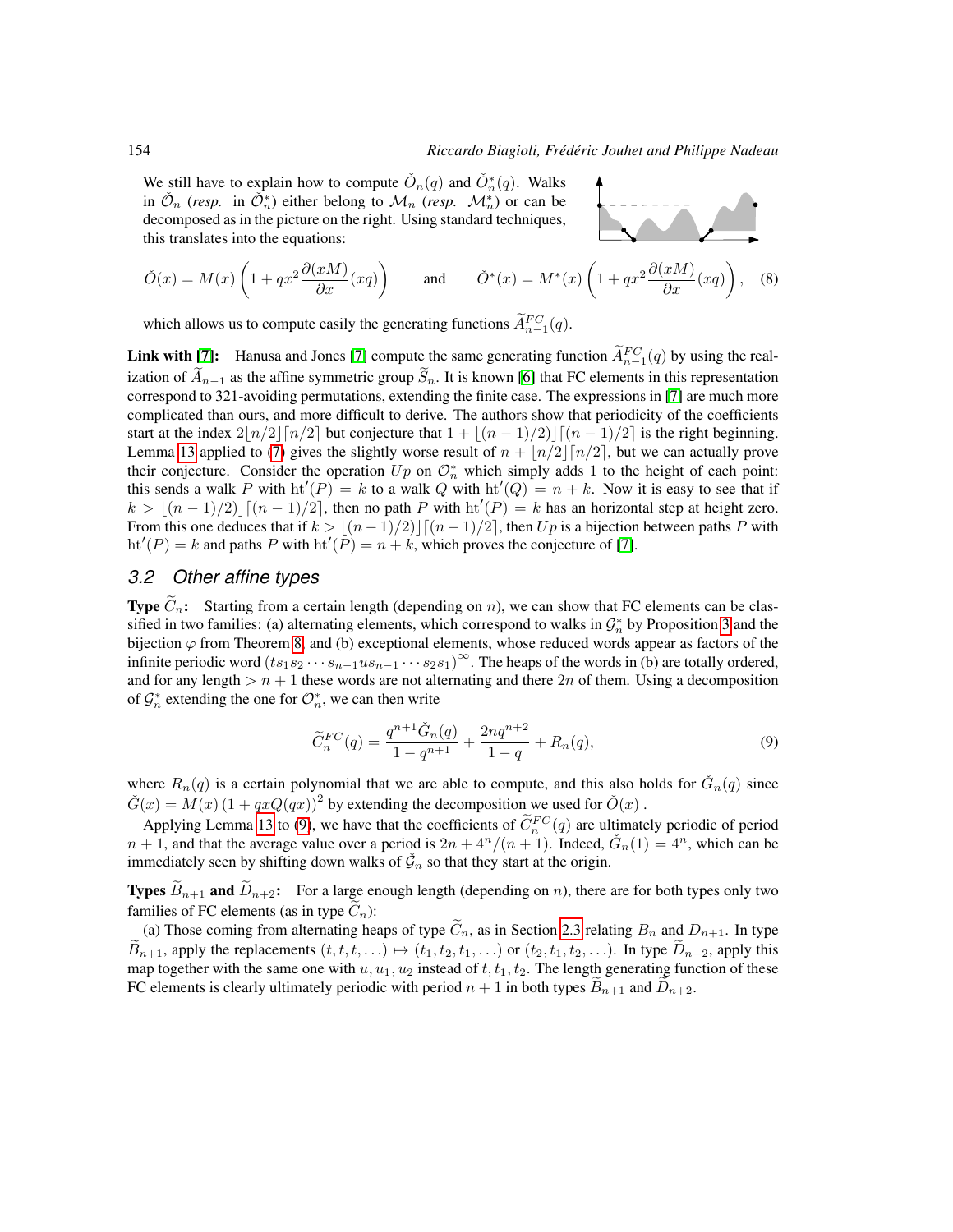(b) Exceptional elements similar to those of type  $\tilde{C}_n$ . In type  $\tilde{B}_{n+1}$ , these have for reduced words the factors of  $(t_1t_2s_1s_2...s_{n-1}us_{n-1}...s_2s_1)^\infty$  where  $t_1, t_2$  are allowed to commute. For a large enough length i, there are  $2n + 3$  such elements unless i is divisible by  $2n + 1$ , in which case there are  $2n + 4$  such factors. In type  $\widetilde{D}_{n+2}$ , these exceptional elements have for reduced words the factors of  $(t_1t_2s_1s_2 \ldots s_{n-1}u_1u_2s_{n-1} \ldots s_2s_1)^\infty$  where  $u_1, u_2$  are also allowed to commute. For a large enough length i, there are  $2n+6$  such factors unless i is divisible by  $n+1$ , in which case there are  $2n+8$  factors.

From this, it follows that the coefficients of  $\tilde{B}_{n+1}^{FC}(q)$  (*resp.*  $\tilde{D}_n^{FC}(q)$ ) are ultimately periodic with period  $(n + 1)(2n + 1)$  (*resp.*  $n + 1$ ).

**Exceptional types:** The remaining irreducible affine types are  $\tilde{E}_6$ ,  $\tilde{E}_7$ ,  $\tilde{E}_8$ ,  $\tilde{F}_4$ , and  $\tilde{G}_2$ . The number of FC elements in  $F_4$  or  $E_8$  is actually finite, since they correspond in Stembridge's classification [\[9,](#page-11-0) Theorem 5.1] to types  $F_5$  and  $E_9$ : the corresponding polynomials  $F_4(q)$  and  $E_8(q)$  have degrees respectively 18 and 44. The number of FC elements according to the length is ultimately periodic in the remaining types  $E_6$ ,  $E_7$ ,  $G_2$ , the periods being 4, 9 and 5 respectively: this is easily seen in type  $G_2$  and requires a finer analysis in the two other types. In all three cases we can actually compute the whole series  $W^{FC}(q)$ .

## 4 Further questions

**Involutions:** As explained by Stembridge in [\[11\]](#page-11-2), a FC element  $w$  in a Coxeter group is an involution if and only if  $\mathcal{R}(w)$  is *palindromic*, meaning that it includes the mirror image of some (equivalently, all) of its members. Thanks to Theorem [8,](#page-4-1) the alternating FC involutions correspond to Motzkin type walks having no horizontal steps at height greater than zero. Therefore, denoting by  $\overline{A}^{FC}(x) = \sum_{n \geq 1} \overline{A}_{n}^{FC}$  $_{n-1}^{r}$  $(q)x^{n}$ ,  $\overline{B}^{FC}(x) = \sum_{n \geq 0} \overline{B}_n^{FC}$  ${}_{n}^{FC}(q)x^n$  and  $\overline{D}^{FC}(x) = \sum_{n\geq 0} \overline{D}_{n+1}^{FC}(q)x^n$  the generating functions for FC involutions in types  $\overline{A}$ ,  $B$  and  $D$ , we can prove that:

$$
\overline{A}^{FC}(x) = \frac{\text{Cat}(x)}{1 - x\text{Cat}(x)} - 1,
$$
\n
$$
\overline{B}^{FC}(x) = \frac{\text{Cat}^+(x)}{1 - x\text{Cat}(x)} + \frac{x^2 q^3}{1 - xq^2} \frac{\text{Cat}(x)\text{Cat}(qx)}{1 - x\text{Cat}(x)},
$$
\n
$$
\overline{D}^{FC}(x) = 2 \cdot \frac{\text{Cat}^o(x)}{1 - x\text{Cat}(x)} + \frac{\text{Cat}}{1 - x\text{Cat}(x)} + \frac{xq^2}{1 - xq^2} \frac{\text{Cat}(x)\text{Cat}(qx)}{1 - x\text{Cat}(x)},
$$

where Cat(x) (*resp.* Cat<sup>+</sup>(x), *resp.* Cat<sup>o</sup>(x) ) denotes the generating function for q weighted Dyck walks. (*resp.* suffixes of Dyck walks, *resp.* suffixes of Dyck walks starting at an odd height). Note that all these generating functions can be computed by the functional equations  $\text{Cat}(x) = 1+qx^2\text{Cat}(x)\text{Cat}(qx)$ ,  $\text{Cat}^+(x) = \text{Cat}(x)(1 + xq\text{Cat}^+(qx))$ , and  $\text{Cat}^o(x) = xq\text{Cat}(x)\text{Cat}(qx)(1 + xq^2\text{Cat}^o(q^2x)).$ 

**Other problems:** One may try to find a formula for  $Q^*(x)$ , maybe in terms of certain q-Bessel functions as for  $M^*(x)$ , since this would give formulas for  $B^{FC}(x)$  and  $D^{FC}(x)$ .

It would be interesting to study other statistics on the sets  $W^{FC}$ ; for instance, the number of descents, which has the advantage of being defined for any Coxeter group.

In the hyperplane arrangement associated to an affine group  $W$ , elements correspond to the regions (named *alcoves*). One may wonder where the alcoves corresponding to FC elements are located, and how the periodicity of Theorem [14](#page-7-1) is involved.